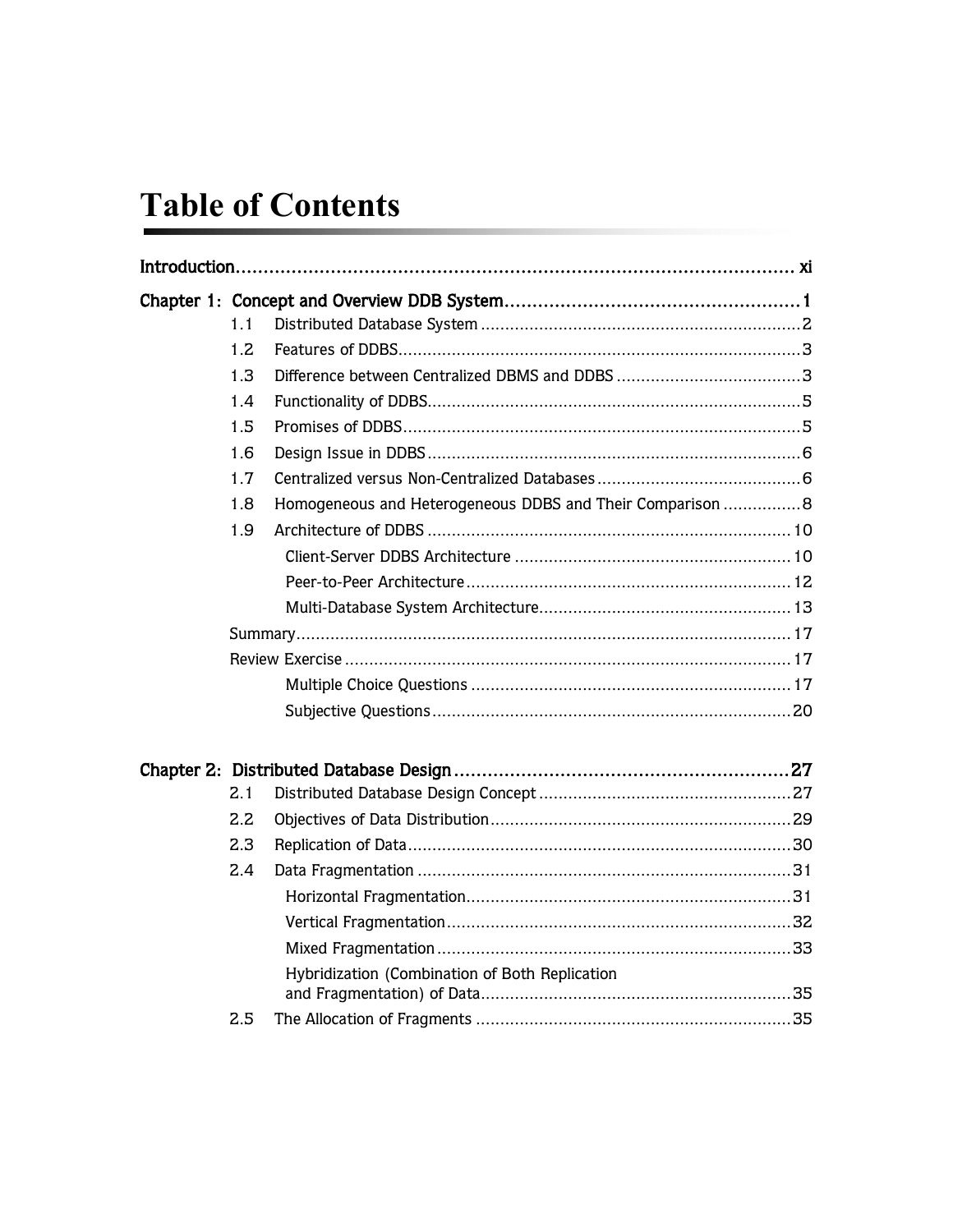## iv ▶ Table of Contents

|     | Measure of Costs and Advantages for Fragment Allocation36 |  |
|-----|-----------------------------------------------------------|--|
| 2.6 |                                                           |  |
|     |                                                           |  |
|     |                                                           |  |
|     |                                                           |  |
|     |                                                           |  |
|     |                                                           |  |
|     |                                                           |  |
|     |                                                           |  |

|     | Chapter 3: Distributed Transaction and Concurrency Control47 |  |
|-----|--------------------------------------------------------------|--|
| 3.1 |                                                              |  |
| 3.2 |                                                              |  |
| 3.3 |                                                              |  |
|     |                                                              |  |
|     |                                                              |  |
|     |                                                              |  |
|     |                                                              |  |
| 3.4 |                                                              |  |
| 3.5 |                                                              |  |
| 3.6 |                                                              |  |
| 3.7 |                                                              |  |
| 3.8 |                                                              |  |
|     |                                                              |  |
|     |                                                              |  |
|     |                                                              |  |
|     |                                                              |  |
| 3.9 |                                                              |  |
|     |                                                              |  |
|     |                                                              |  |
|     |                                                              |  |
|     |                                                              |  |
|     |                                                              |  |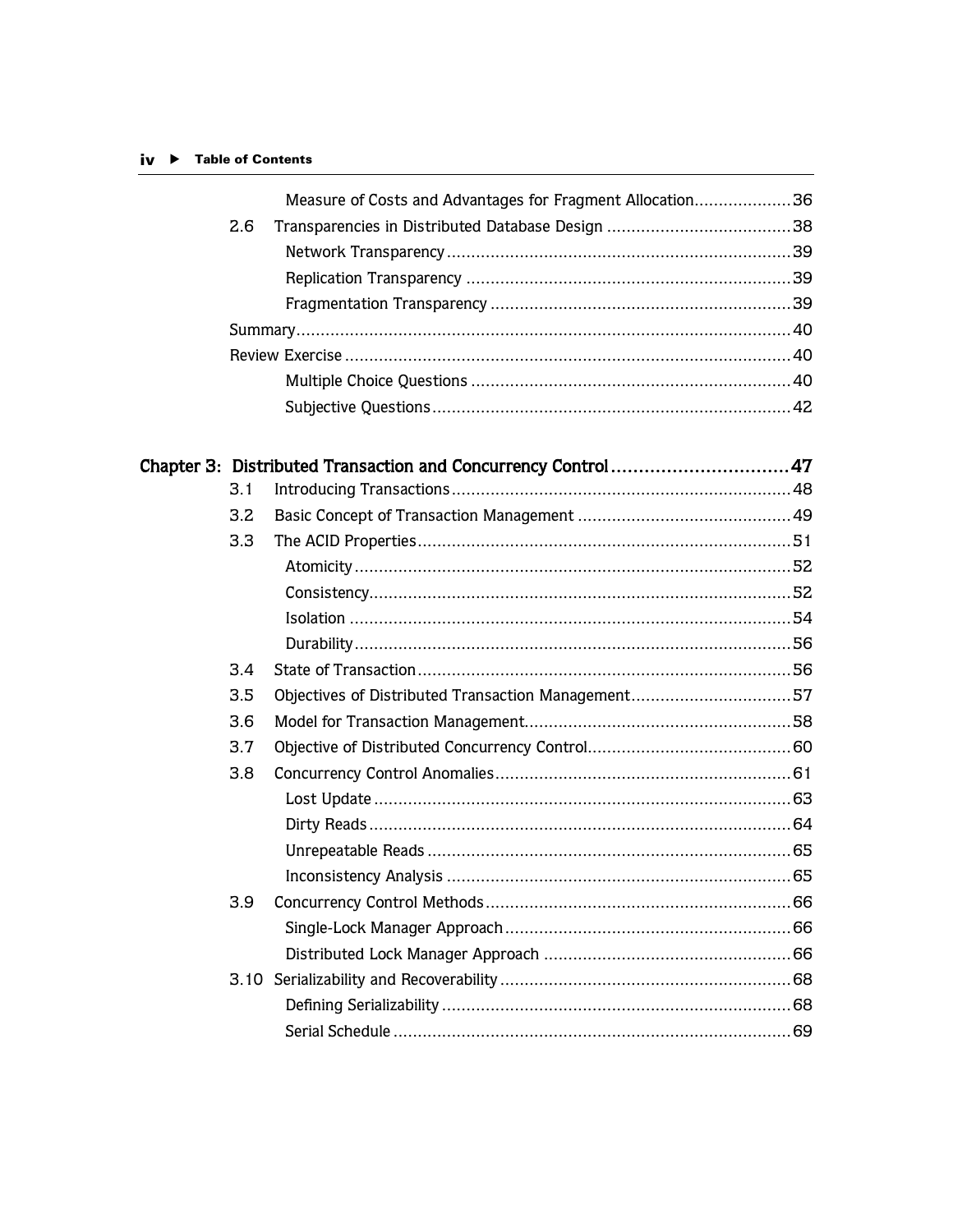| 3.11                                                       |  |
|------------------------------------------------------------|--|
| 3.12 Enhanced Lock-Based and Timestamp-Based Protocols  79 |  |
|                                                            |  |
|                                                            |  |
|                                                            |  |
|                                                            |  |
|                                                            |  |
|                                                            |  |
|                                                            |  |
|                                                            |  |
|                                                            |  |
|                                                            |  |
|                                                            |  |
|                                                            |  |
|                                                            |  |
|                                                            |  |

| 4.1 |  |
|-----|--|
|     |  |
| 4.2 |  |
|     |  |
|     |  |
|     |  |
|     |  |
|     |  |
| 4.3 |  |
|     |  |
|     |  |
|     |  |
|     |  |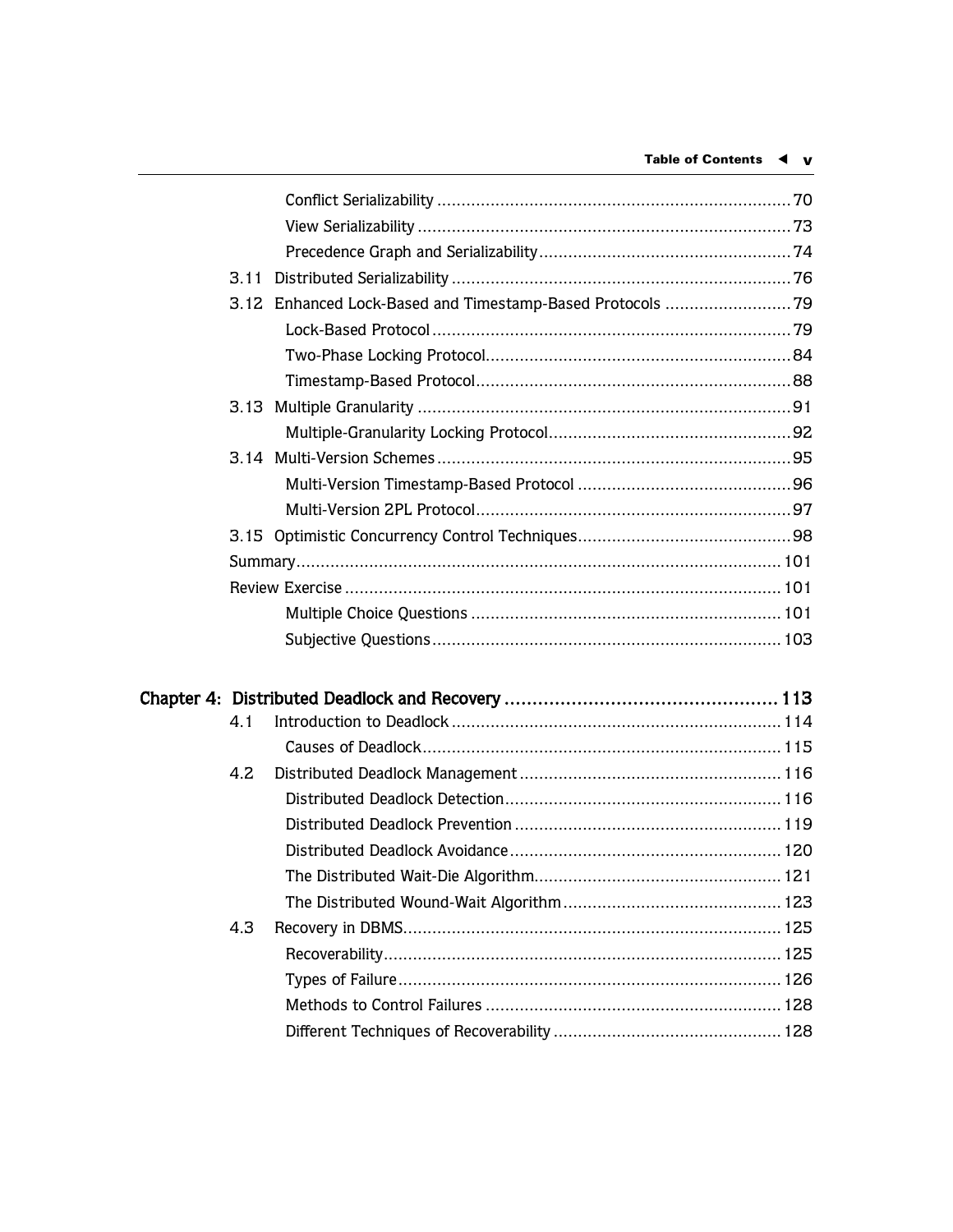## $vi$   $\blacktriangleright$  Table of Contents

| 4.4 |  |
|-----|--|
| 4.5 |  |
|     |  |
|     |  |
|     |  |
| 4.6 |  |
| 4.7 |  |
|     |  |
|     |  |
|     |  |
|     |  |
|     |  |
|     |  |
| 4.8 |  |
|     |  |
|     |  |
|     |  |
|     |  |
|     |  |
|     |  |
|     |  |
|     |  |
|     |  |
| 5.1 |  |
| 5.2 |  |
| 5.3 |  |
|     |  |
|     |  |
|     |  |
|     |  |
| 3.5 |  |
|     |  |
|     |  |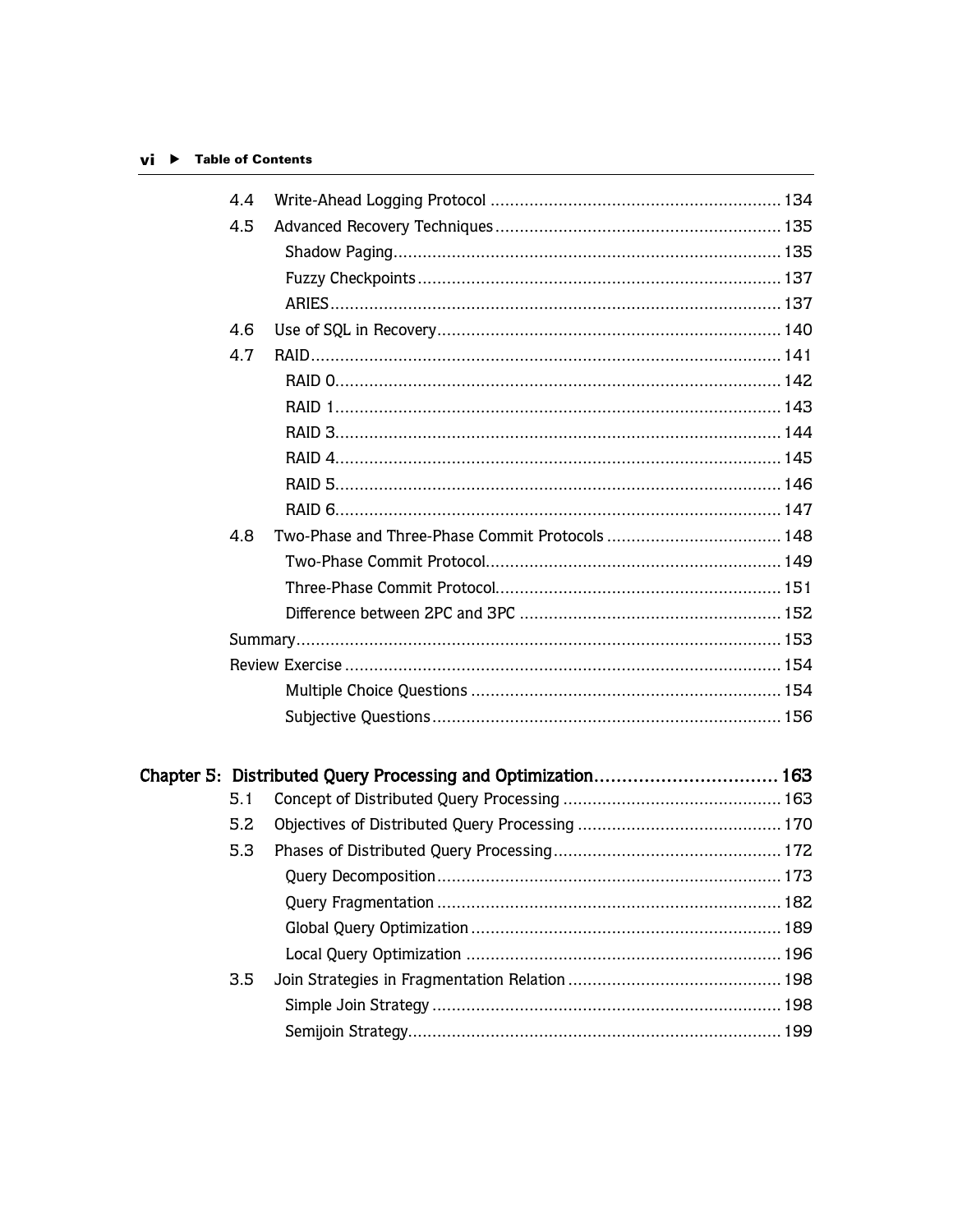| 6.1 |                                                                         |  |
|-----|-------------------------------------------------------------------------|--|
| 6.2 |                                                                         |  |
| 6.3 | Homogeneous and Heterogeneous DDBMS and Their Comparison 217            |  |
| 6.4 | Heterogeneous Distributed Database Functionalities218                   |  |
|     |                                                                         |  |
|     |                                                                         |  |
|     |                                                                         |  |
|     |                                                                         |  |
|     |                                                                         |  |
| 6.5 | Standards Activities in Development of Heterogeneous Systems 223        |  |
|     |                                                                         |  |
|     |                                                                         |  |
|     | IMDAS (National Institute of Standards and Technology, U. Florida)  234 |  |
|     |                                                                         |  |
|     |                                                                         |  |
| 6.6 |                                                                         |  |
|     |                                                                         |  |
|     |                                                                         |  |
|     |                                                                         |  |
|     |                                                                         |  |
|     |                                                                         |  |
|     |                                                                         |  |
|     |                                                                         |  |
|     |                                                                         |  |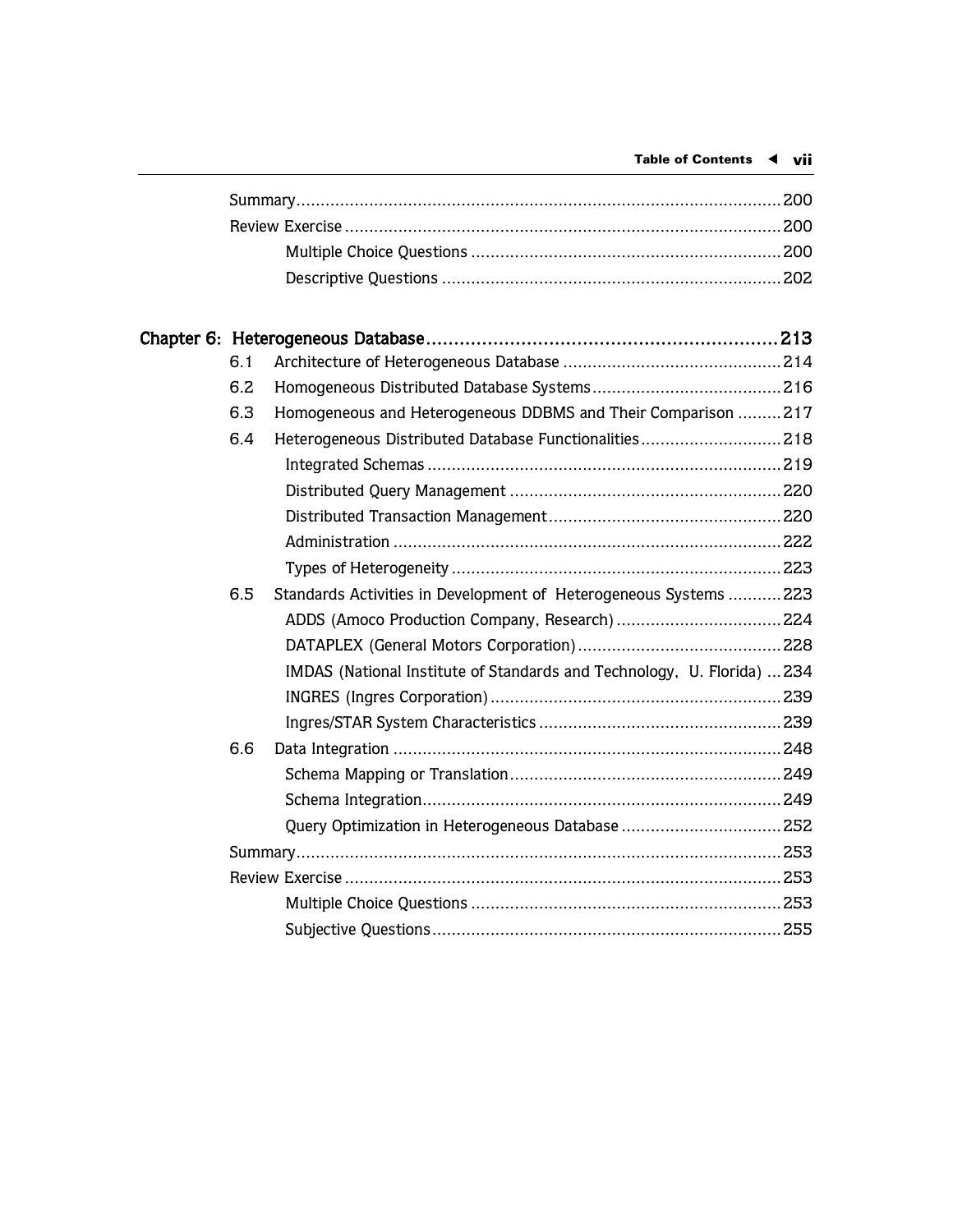| 7.1  |                                                  |  |
|------|--------------------------------------------------|--|
|      | Exploring Advantages and Disadvantages of XML264 |  |
|      |                                                  |  |
| 7.2  |                                                  |  |
| 7.3  |                                                  |  |
|      |                                                  |  |
|      |                                                  |  |
|      |                                                  |  |
|      |                                                  |  |
|      |                                                  |  |
| 7.4  |                                                  |  |
| 7.5  |                                                  |  |
| 7.6  |                                                  |  |
| 7.7  |                                                  |  |
| 7.8  |                                                  |  |
| 7.9  |                                                  |  |
|      |                                                  |  |
| 7.11 |                                                  |  |
|      |                                                  |  |
|      |                                                  |  |
|      |                                                  |  |
|      |                                                  |  |
|      |                                                  |  |
|      |                                                  |  |
|      |                                                  |  |
|      |                                                  |  |
|      |                                                  |  |
|      |                                                  |  |
|      |                                                  |  |
|      |                                                  |  |